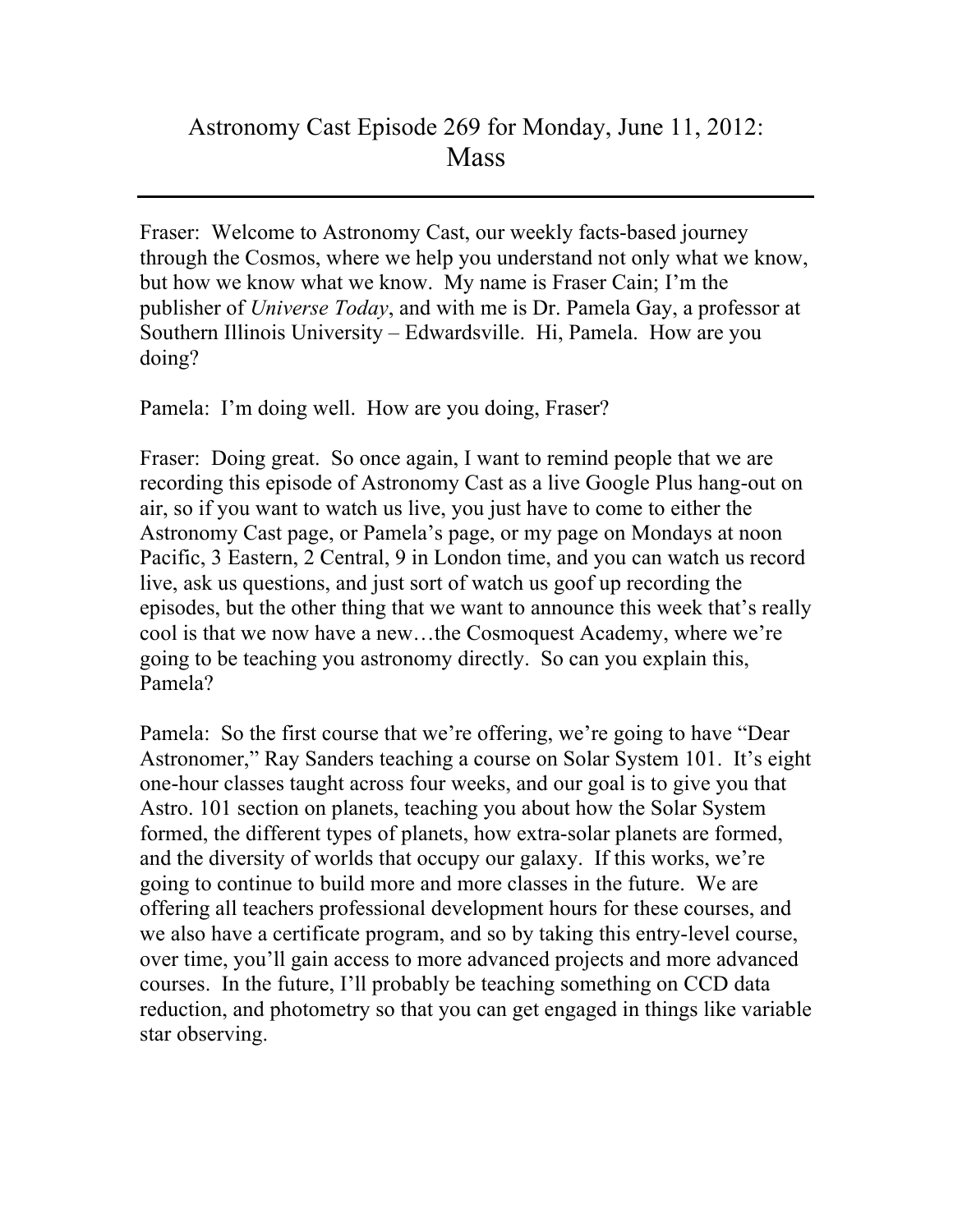Fraser: Yeah, and Ray Sanders is a great guy; he runs the website, "Dear Astronomer." He's constantly been educating people, and we've worked with him in the past, and it's going to be a really great fit to have him there teaching people. And I know, Pamela, you're going to be dropping into some of these courses as well, so this is a way to sort of take your astronomy knowledge to the next level without, you know, going in and plunking down all that money for a PhD. in Astrophysics.

Pamela: And we're restricting enrollment in the course to just 8 students, and we're doing this for a couple of different reasons: one is so that both Ray and I can both fit into the hang-out with you, but the other is that we wanted to have as close to one-on-one instruction as we can. It does have a price; it's \$240, but that price was set based on how much would it cost to sign up for yoga, how much would it cost to take advanced karate lessons, how much do I spend on horseback riding lessons...and so we wanted this to be consistent with how much money you'd pay to advance a hobby interest.

Fraser: That's cool! So people can find out more; they go to cosmoquest.org/cosmoacademy. Is that right?

Pamela: I believe so. There's a link. Just go to cosmoquest.org; click on cosmoacademy.

Fraser: Alright. Well, let's get rolling with this episode then.

[advertisement]

Fraser: So last week we talked about energy, and this week we'll talk about mass, and here's the crazy thing: mass, matter, the stuff the Universe is made of is the same thing as energy. They're connected through Einstein's famous formula: E=mc2. But what is mass? How do we measure it, and how does it become energy, and vice versa? And so the really cool thing about this actually, I mean, although we said the date was June 11, we're actually recording this in early July, moments before a rumored big announcement from CERN about the discovery of the Higgs-Boson. So what's going on?

Pamela: So this is pure conjecture. People are saying, Fermilab folks are gossiping that on the Fourth of July, one of the American favorite dates to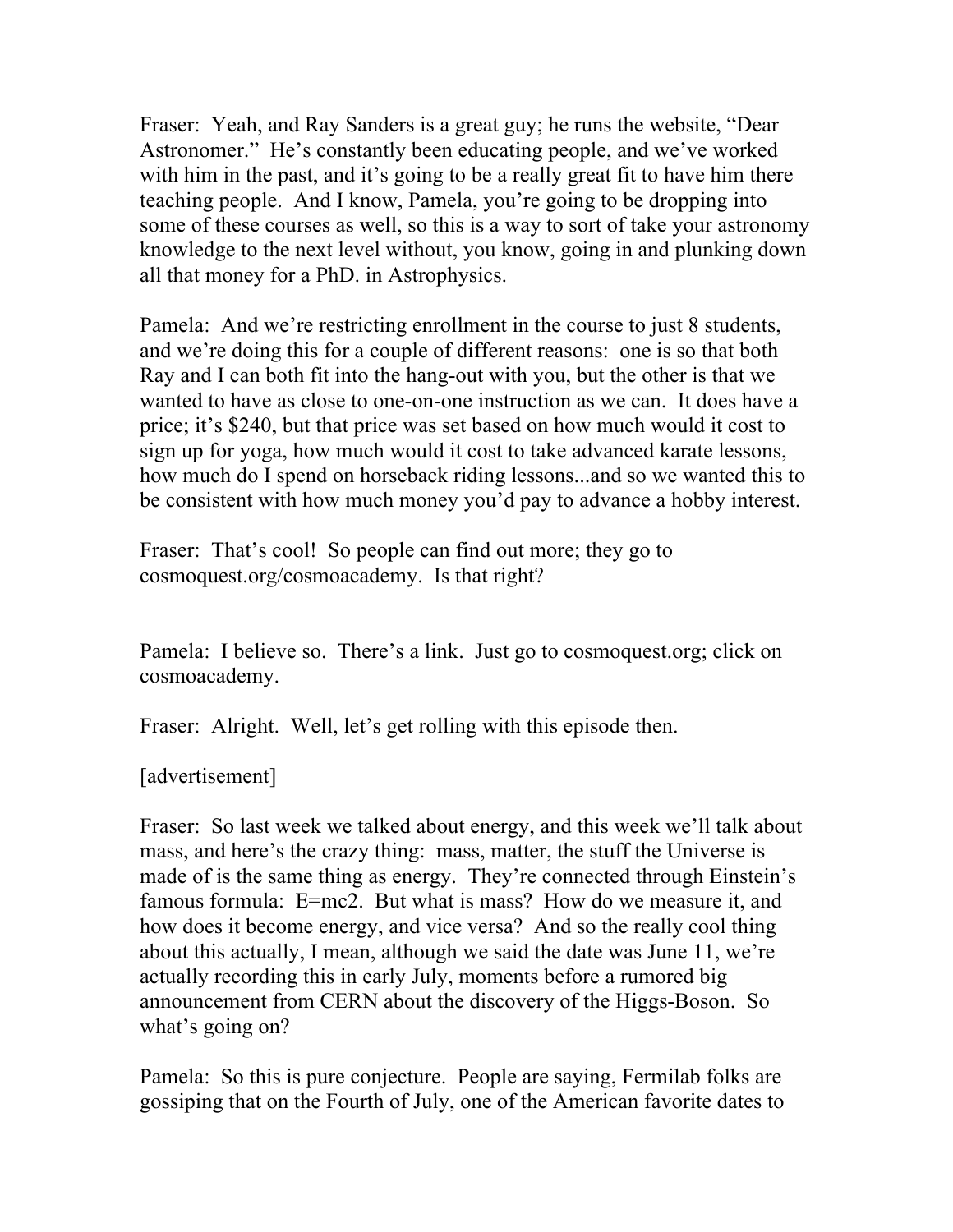announce scientific things and to land things on other planets, rumor has it that on the Fourth of July, they're going to announce that the Higgs-Boson has been found, and that it has a mass equivalent to the energy of 125 electron volts, and what's kind of awesome to me about this is this is completely consistent with the standard model, which is an experimentallybased model that has no underlying, "it has to be this because" explanation. And I just love it when physics refuses to give in to the crazy, radical ideas out there. And there's a ton of people who are horribly upset about the projected mass of the Higgs-Boson because they want it to be weird, because if it was weird it would have confirmed the "Super-Symmetry" theory, it might have confirmed many of the other "here's physics, let's build particles on top of physics" vs. instead "here's particles, let's build the physics on what we observe," and the Universe is currently saying, "I just want to be observed, I'm not going to reveal my lower-level truths…not yet."

Fraser: Right so then this is fantastic, and obviously we're going to report this, and I think one of the things people have been asking us right from the beginning of this show is they want us to do an episode on what are the big discoveries that have changed since we started recording Astronomy Cast, and we're always really excited to do that, and then we sit down and we pull out a checklist and then we just kind of go "Hmm…Nope, not really, not much has changed. " This has changed…that five years ago when we started doing Astronomy Cast, the Higgs-Boson was a completely theorized particle. There was no way that the particle accelerators of the time could get to the bottom of this. It is now with almost whatever…6 sigma level of accuracy gotten to the point that it is a done deal. It is a slam dunk.

Pamela: And as we creep towards our  $300<sup>th</sup>$  episode, we are starting to finally accumulate enough of these big changes that maybe for 300 we can do one of these episodes.

Fraser: For 300...yeah, yeah, but what's great is it means that Astronomy Cast is still as relevant if you want to go back and listen to the early episodes, and this is all part of the plan. So let's go back to mass and talk about sort of one of the things. You know, there's always the people who say, "I weigh 42 kg," there's always the pedants who always want to say, "Oh, you mean mass not weight," so what is mass? When physicists consider this concept of mass, what are they talking about?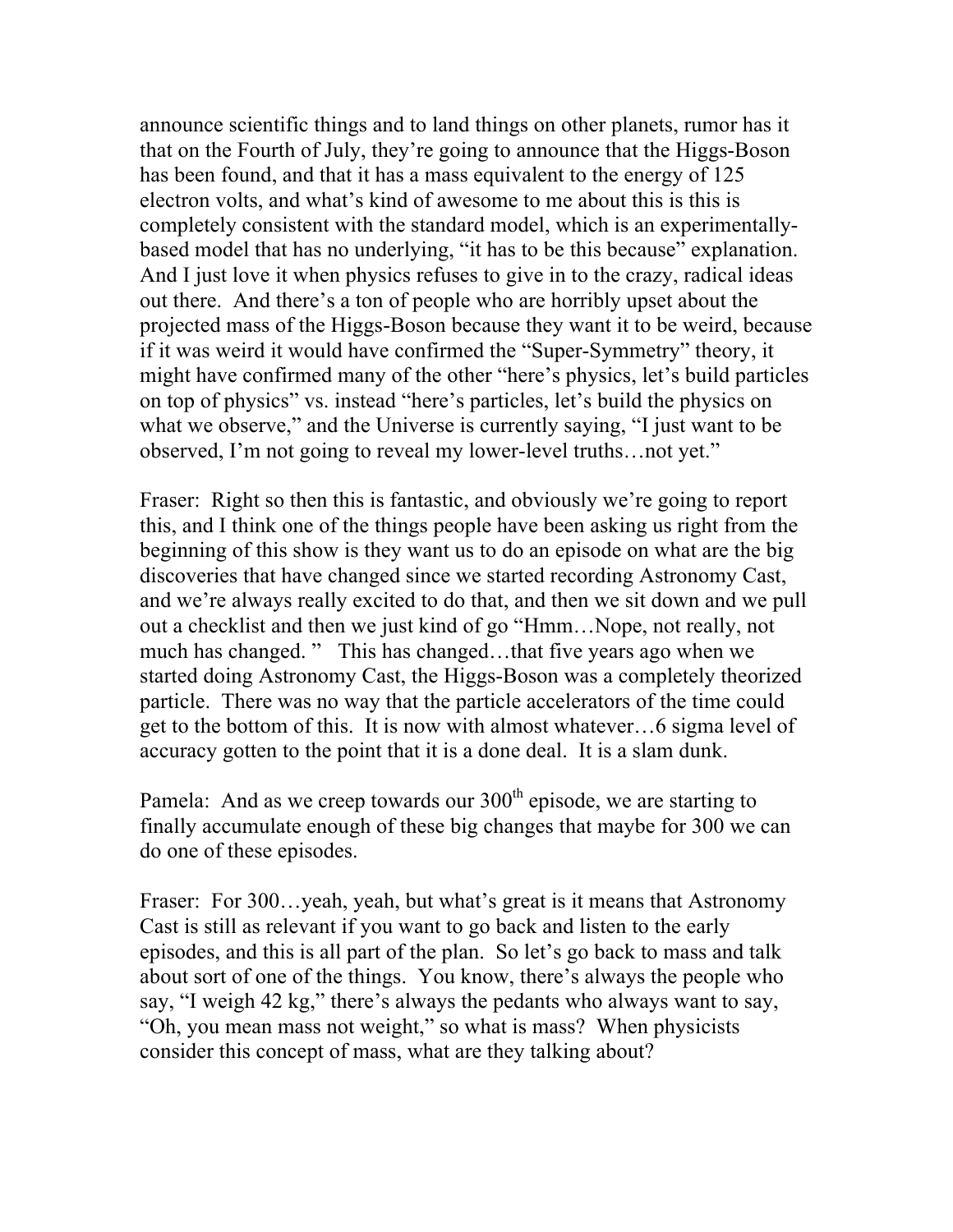Pamela: Mass is best defined as that property of your body that causes you to accelerate less effectively when a force is applied to you, so if you have a little, tiny mass, and someone applies a big force, you go shooting off. If you have a giant mass, and someone applies the exact same force, you might slightly move because there's this equation: force equals mass times acceleration, and this ties together how everything moves, and how things change the direction that they're moving. Acceleration is defined as either a change in the speed that you're going, a change in the direction you're going, or a change in both at the same time.

Fraser: And so, how is that different from weight?

Pamela: So, weight is the mass that you have multiplied by the acceleration of gravity, which is the rate at which you would accelerate if someone decided to drop you off a cliff, which I don't recommend doing. So your weight is your force on the chair, it's your force on the scale, and so one way that a lot of scales work is they have the equivalent of a tightly-wound spring pushing up on the top of the scale, and when you stand on it, your mass times the gravitational acceleration of the planet Earth creates a force back down on that spring, and by measuring how much the spring is compressed by your weight, your gravitational force down onto the scale, this is how we get at your weight. And the actual units of weight – that's going to be newtons, not kilograms, but people use kilograms anyway.

Fraser: And that's the confusing part is my scale does not measure in newtons. There is not even a setting for newtons, so when I write an article and I'll say if you weighed this on Earth, you would weigh that on Mars, and I'd say if you weighed, whatever, 200 pounds on Earth, you would weigh… I don't know, 70 pounds on Mars, and if you weighed 100 kg on Earth, you would weigh 30 kg on Mars, and people slap my wrist and say, "Whoa! You can't do that! A kilogram is a measure of mass, not a measure of weight." And I go, "You know, fine. Show me on my scale where I switch it to newtons because it does not exist." So until then…and then I have to write these big long explainers just to handle the pedants, so that's what you would…but when I say you would weigh 30 kg on Mars, that is completely wrong, right? The pedants are right; the scalemakers are wrong.

Pamela: It's quite confusing, and yeah, no. Kilograms is a unit of mass, newtons is a measure of force, meters per second squared is acceleration, and your weight is actually your force on the Earth.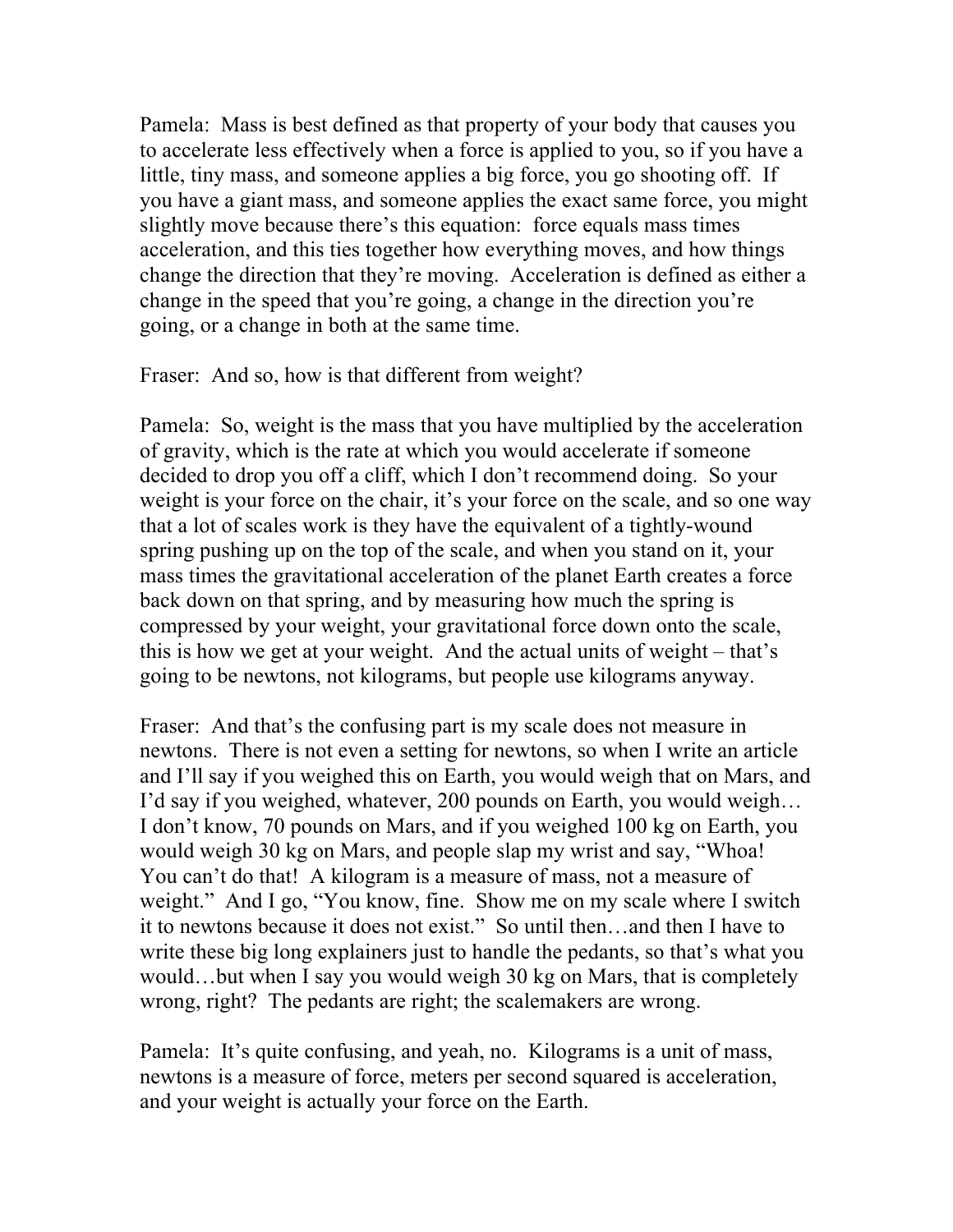Fraser: Right and so what's really important, then, is your mass never changes, no matter where you go in the Universe.

Pamela: Right, but your weight does.

Fraser: Your weight does, and so I guess this is an example: I take that scale, take it up into space, try to stand on it…weightlessness, it floats away.

Pamela: One of the neat exceptions is even though the planet Saturn has a much greater total mass than the Earth (it's huge!), and the force of gravity - - and we've talked about this in other shows -- the force of gravity is proportional to how much mass an object has, and how far you are from that center of mass because Saturn is huge and very low density. If you were roughly out at its outer cloud levels, your weight would be very similar to your weight on the surface of the planet Earth, and it's because of that relationship between mass and distance squared yielding the force.

Fraser: So then, what impact does mass have in the kinds of calculations…how to astronomers get at the mass of an object?

Pamela: There's lots of different ways. The base description is you push on something, and the amount that it accelerates gives you its mass, or you collide things, and this is the conservation of momentum idea: if you collide two objects, you know their velocity ahead of time. There's a relationship between their masses and their velocities, so you can get at things by looking at collisional systems, you can get at things by looking at how they accelerate, and then gravitationally by just comparing the forces between two objects.

Fraser: But obviously we can't collide things with super-massive black holes, right?

Pamela: And this is where the gravitational part comes in.

Fraser: Right. OK.

Pamela: And so here, when you're trying to get the gravity of a planet with moons, you can assume the masses have point like…their masses are so small you can basically ignore them, and so you look at their orbital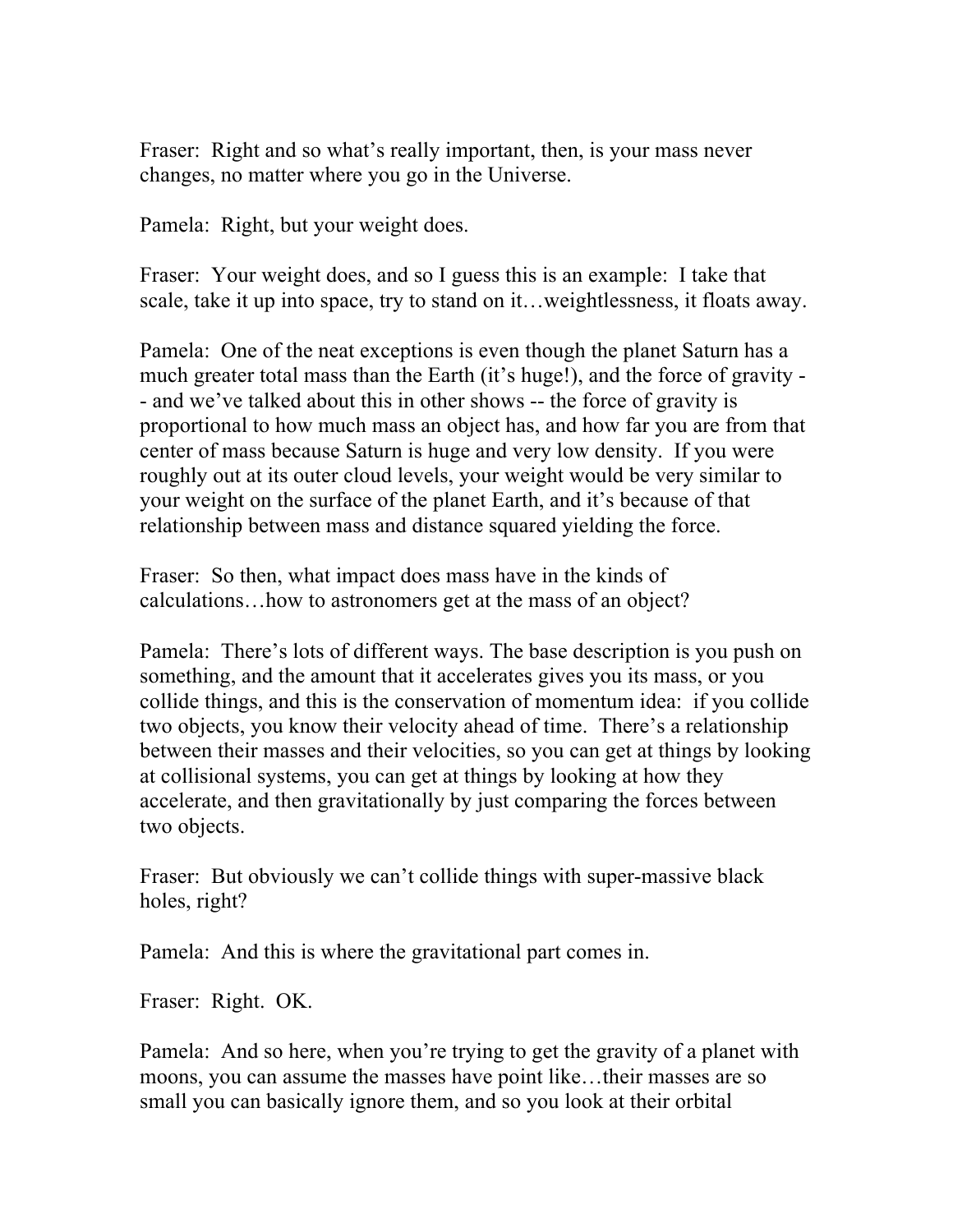parameters, and based on their orbital parameters, you can get the mass of the planet. So you look at how far are they from the center of the planet, you look at how fast are they orbiting the planet, and you can calculate using orbital equations the mass of the much, much larger planet that is getting orbited. You can calculate the mass of the Sun by looking at how the planets orbit the Sun. Trying to get at the mass of moonless planets, like Venus and Mercury, kind of meant we had to send spacecraft there. That was kind of annoying.

Fraser: Because you needed something to be orbiting the planet to be able to get an idea of what kind of gravity was there, and then once you got gravity, you could get the mass.

Pamela: So we use forces there, again, in this case, we're using the gravitational force between two objects to calculate based on the acceleration we see. This is the orbit which is constantly changing velocities, and it all basically through complicated means works its way back to F=ma.

Fraser: So how does mass then change? Are there any things that can change the mass of an object?

Pamela: Well, at a fundamental level, if you start decaying the atoms that are in a blob of matter, then it's going to give off radiation of some sort. Now, if it's giving off alpha particles, this is helium atoms, it's going to be radically changing in mass. If it's giving off gamma particles, which is a form of light, it's still going to be changing in mass as this energy flies away, but it's going to be changing to a much lesser degree, so through radiative decays that give off either particles or radiation, you end up with a change in the total mass of that object, but not of the entire system, so if you look at the amount of mass in a closed box, you still have the energy, you still have the matter, when you combine them together, the amount is conserved, so mass and energy combined are always going to be conserved.

Fraser: Now, will the mass of an object change if it's moving? Did Einstein have anything to say about that?

Pamela: That's actually one of those things that breaks people in fabulous ways.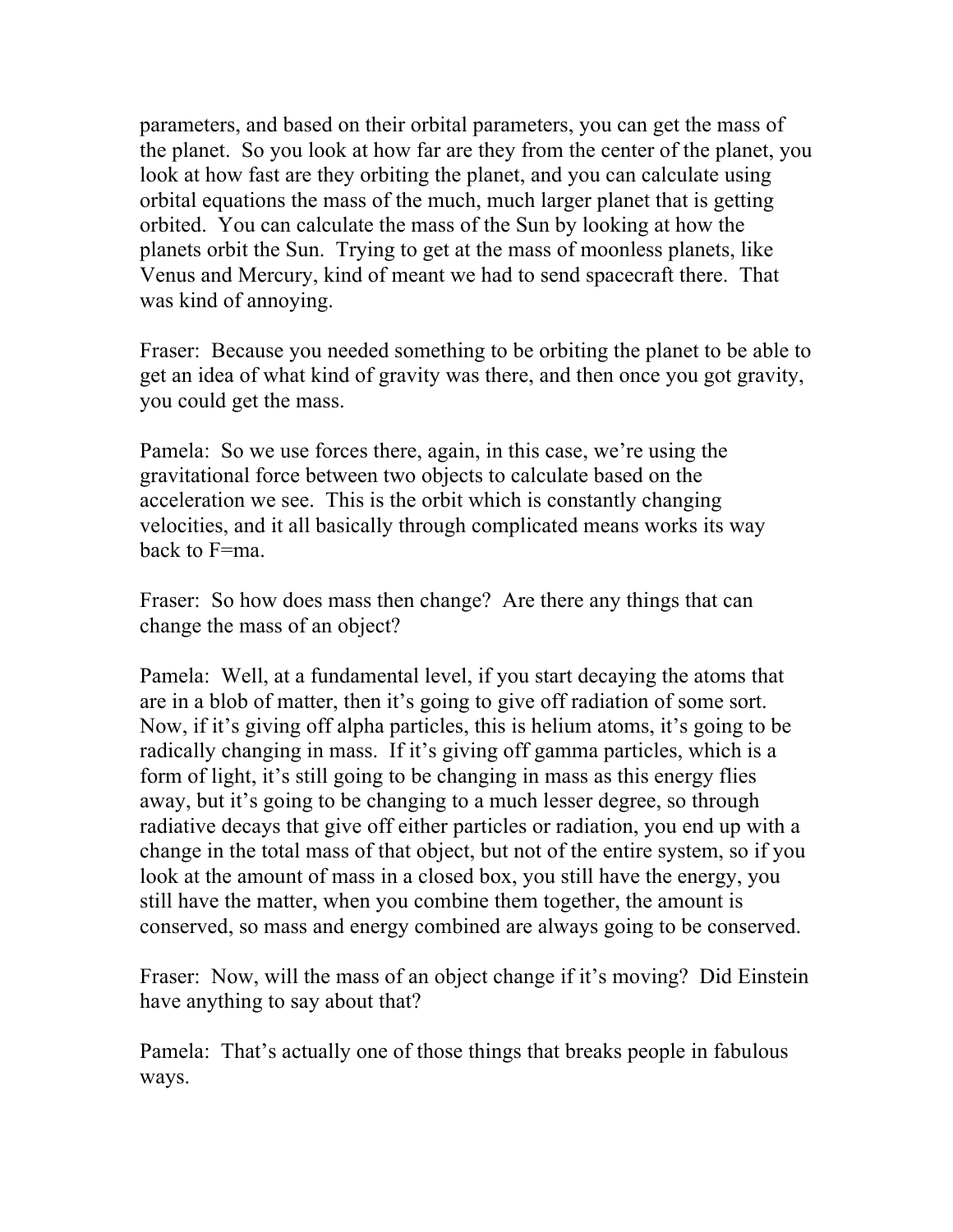Fraser: Yeah, and I think we actually have sent a few physicists to the insane asylum with a couple of our questions for them.

Pamela: One of them did retire shortly after we asked this question, but I don't think the two are totally related.

Fraser: Interesting...intriguing coincidence, don't you think? So if you move things...?

Pamela: So the issue is, at normal velocities, this effect is so small to be effectively zero, but as you move things faster and faster, the amount of momentum that they contain increases, and you can see this as effectively - and there's people who don't like it when you say this -- you can see this as effectively increasing the mass, so what you say is the mass contained in an accelerated body that has been accelerated to the point that its velocity is now some significant fraction of c is going to be equal to its…so its inertial mass, the amount of mass it would have that you have to apply a force to is equal to the mass it would have when it's not moving divided over a relativistic correction term (c), which is the square root of 1 minus v squared over c squared, so it's one minus v squared over c squared is going to be between zero and one. The fact that you're dividing something between zero and one means that the mass always increases, so this means that as you go faster and faster and faster and faster, you're going to have that v over c getting smaller and smaller and smaller. As v approaches c, the one minus v squared over c squared is going to be getting closer to zero.

Fraser: This math is mind-bending.

Pamela: I know, I know, so as v gets closer to c, v squared over c squared gets closer and closer to one. One minus this thing that is getting closer and closer to one, gets closer and closer to zero, when you divide your mass by something that's getting closer and closer and closer to zero, your mass is shooting up, so that as you're going infinitely close to the speed of light, your mass is approaching infinity. Now, the issue with this is the amount of force that then has to be used to accelerate you to that higher velocity is increasing as well, and the amount of energy needed to change your velocity to the point that, well, our universe doesn't contain infinite energy, so you can't actually accelerate a mass to that point.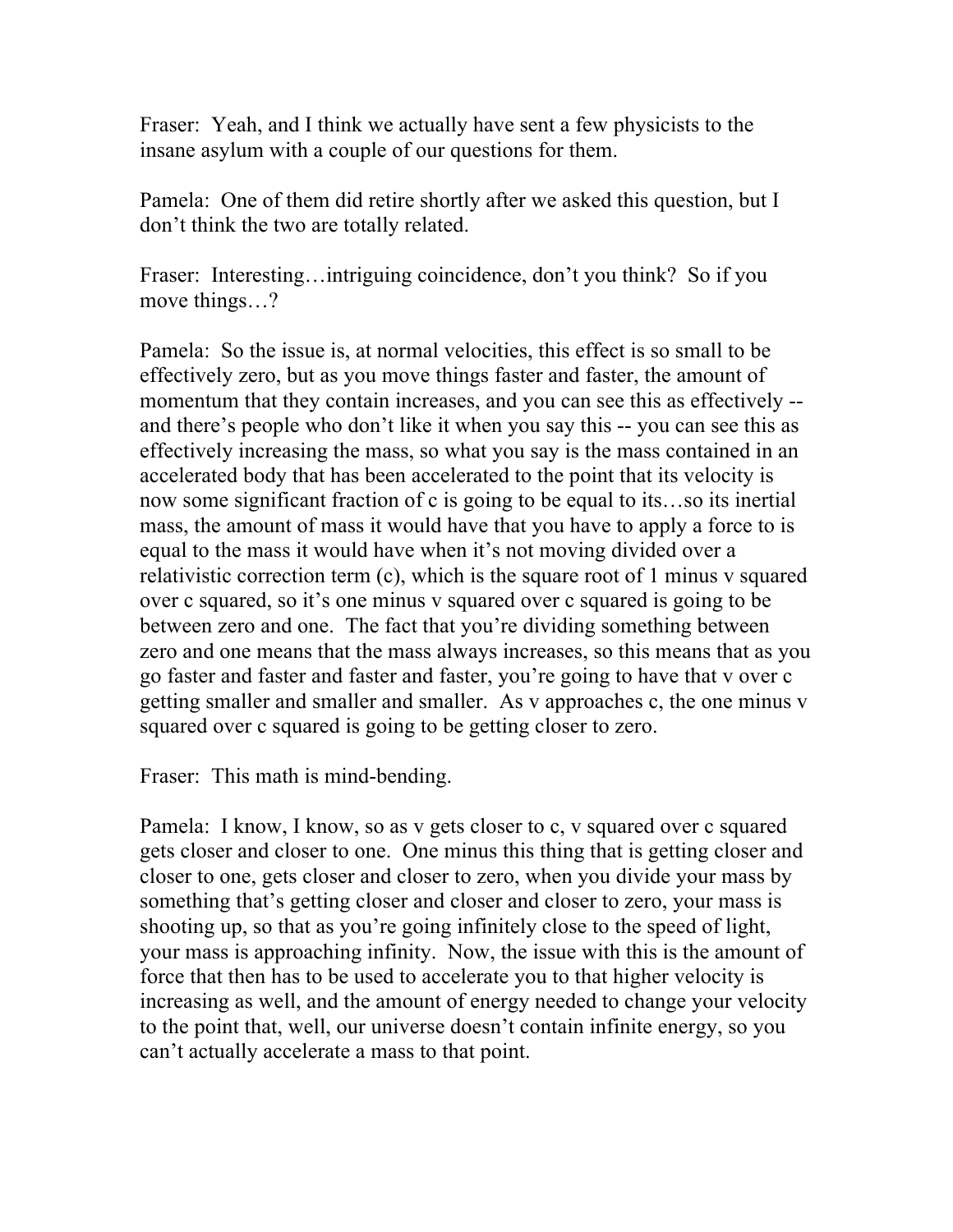Fraser: Right, so now, I think that you sort of hinted at it a little bit earlier on, which is that in a closed system, you have a bunch of mass, and if, you know, parts of it are radiating away and you're going to get these particles turning into radiation, but if you consider that a closed system, the total amount of the mass and the energy that's being released still balances out to be the same amount, and this is what Einstein figured out, right, which is that energy and mass are connected together. They're really one in the same.

Pamela: And this has lots of fabulous implications. This, for instance, explains why stars don't burn out quickly. Up until we'd really started to really figure out nuclear fission and fusion, as we talked about a few weeks ago, people were trying to explain stars using chemical burning, and they weren't able to get significantly long lifetimes out of them because chemical burning is a very inefficient process, but if you're able to take the entire mass of an atom and convert it to energy, that's extraordinarily efficient. This is where nuclear weapons, for better or worse, are much more powerful than dynamite or plastic explosives. So he figured out that you can hold all the energy necessary to power New York City in a potato, for instance, and that was a kind of profound way to change how we view matter and energy. And it also allowed us to look at the Big Bang as something that produced a bundle of energy that froze out to become the mass that we experience today. You are frozen energy.

Fraser: Now, does energy want to be mass? Or does mass want to be energy?

Pamela: Well, that's a chicken-and-the-egg issue. So if you have sufficient energy in a small enough area, it will condense out to particles, and this is what they do at particle accelerators. They take two particles, whether it be protons, electrons, atoms…it all depends on the type of accelerator you have, they smash them together, and when they smash them together, all of the kinetic energy in the system, all the mass energy in the system is released in a very small volume. And all of the energy in that very small volume – and kinetic energy is  $\frac{1}{2}$  mass times velocity squared, so when they get these suckers going at relativistic speeds, that's tons of energy there, and "tons" is probably the wrong word to use in a show about mass, that's shedloads of energy there, and all of this energy will condense out into particles. Now, the thing is, when we start to look at the future death of our universe, we look at theories that project that protons might decay into energy. Now,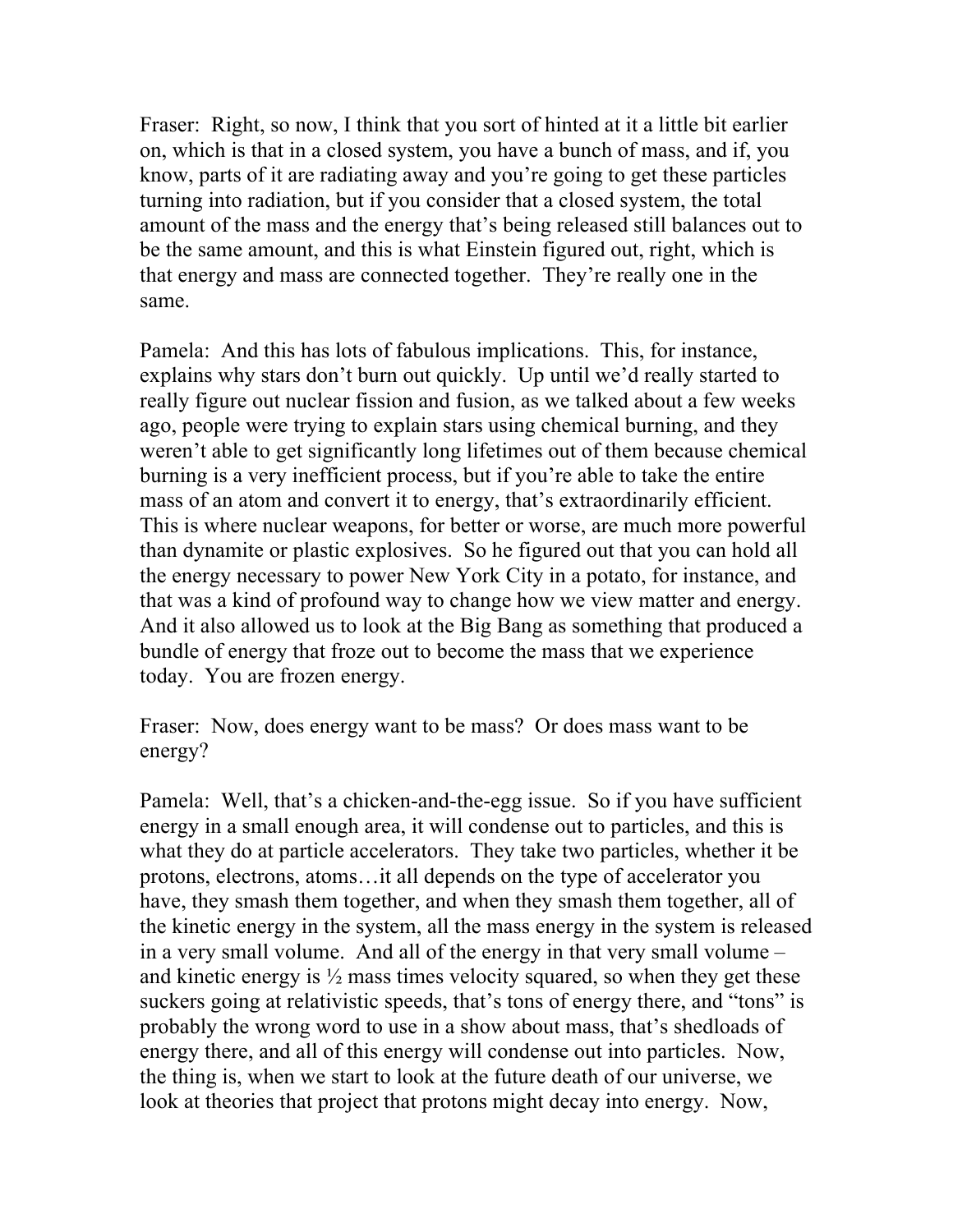people have been looking for proton decay for decades, and we haven't found it, and we've put limiting ages of 10 to the 33 -- I believe it's seconds or years…sorry, listen, look that number up – onto…it's a vast number, we've put a vast limiting number onto how long it's going to take for protons to decay, and hasn't been seen, but if they do decay, then eventually, you're going to have all these little, isolated protons decaying in their own little isolated place, and this energy will be spread out over sufficient volume that the energy isn't dense enough to condense into particles. So compact energy becomes particles, diffuse energy sort of lies around going, "I'm energy," and spreading out and cooling off, and getting longer and longer wavelengths.

Fraser: Right, and so it's only through this process of us turning energy into particle accelerators, pushing them through particle accelerators that we turn it back into mass.

Pamela: Right, and the awesome thing about the early Universe was it initially had so much energy packed so closely together that the energy had to stay pure energy until it had spread out enough to allow the particles to start to coalesce as things cooled off, and so our early Universe went from this tightly-bundled pure energy cooling off into matter, and someday the matter will decay back into energy that's diffuse. So it's this fabulous cyclic system if protons decay, and again, we don't have evidence of this. It's part of a number of different theories, but the Higgs-Boson is saying, "Hey! I support the standard model," so we may not need this.

Fraser: Whoa. We may not need this?

Pamela: Well, this is one of those things that has people really frustrated. As they've tried to come up with theories to explain our U&niverse, they need slightly more esoteric physics than the standard model, which basically says we have leptons, bosons, we have these set specific things and we know that we have a boson through the electromagnetic force, a boson for the strong force, a boson for the weak force, a boson for gravity, a boson for mass just to even things out, and we don't know why, we just do. And it makes certain predictions. It's a theory that many people declare as boring and ad hoc -- and it works. But folks trying to come up with complicated theories that have underlying First Principle physics that get you to the current standard model, they wanted things a little bit more radical, and we're not finding that.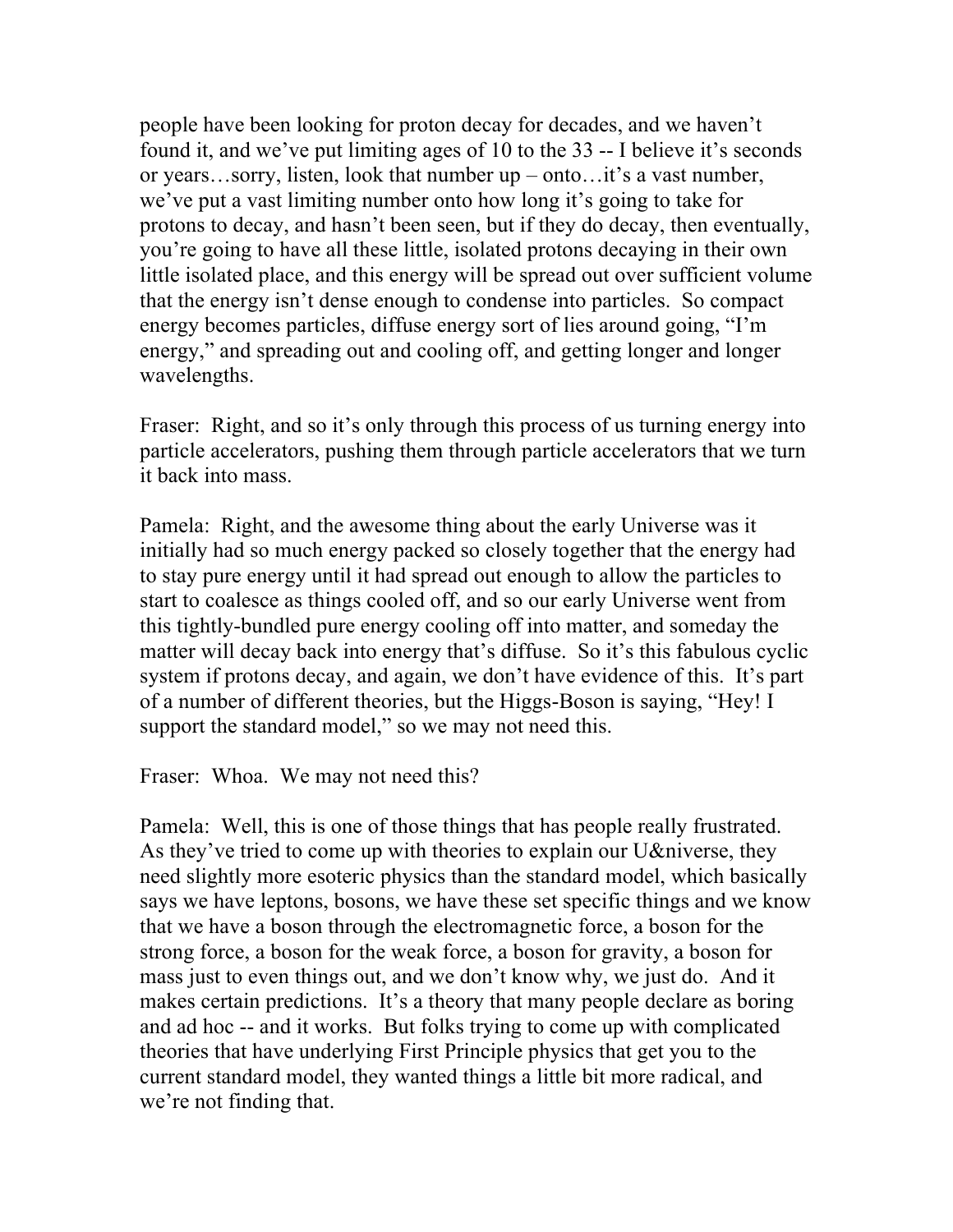Fraser: Alright. And now I'm going to ask the four-year-old question, which is the tough one, we'll save it for the end, which is why is there mass? And this is, but I mean, not like why, you know, but this is the Higgs-Boson, this is the whole point. So what's going on?

Pamela: And it goes to why don't photons have mass, for instance, and so according to the theory, the Higgs-Boson is coupled to this field that permeates all of space and time, and this field is everywhere. Don't think of it as a plane, think of it as this thing that just permeates the entire volume of the Cosmos. And if something has a lot of Higgs-Bosons associated with it, it's strongly coupled to that field, and once you get moving through that field, the sucker keeps moving at constant velocity -- that's inertia. That's the next show, but if something doesn't have that many Higgs-Bosons, it's really easy to get it moving. If something has a lot of Higgs-Bosons, it's strongly coupled, it's harder to get moving, and so the Higgs-Bosons, the thing that gives you mass, is an expression of how strongly coupled you are to that field. Now, that's a very, very four-year-old way to explain it.

Fraser: I got it!

Pamela: OK! Cool! So the neat way to think of this is if you have a movie star enter a crowded room full of people who are impolite and crowd the movie star, the movie star, if they make the mistake of stopping, are going to get a bazillion fans around them, and getting moving is going to be really difficult. Once they're moving, they'll probably keep going at constant velocity as everyone moves to keep up. Stopping is going to be hard because you have to stop the whole crowd of people, or you'll get knocked over. So the idea of all these things glomming onto you that you have to get moving and get stopped to affect your velocity – that's kind of the analogy of how the Higgs works.

Fraser: Right, well, an internet celebrity can slip through a crowded room without anyone noticing, so…I see what you are saying. So do I have a number of Higgs-Bosons?

Pamela: Yes.

Fraser: Associated with my body? Where are they? Does every atom have a Higgs-Boson?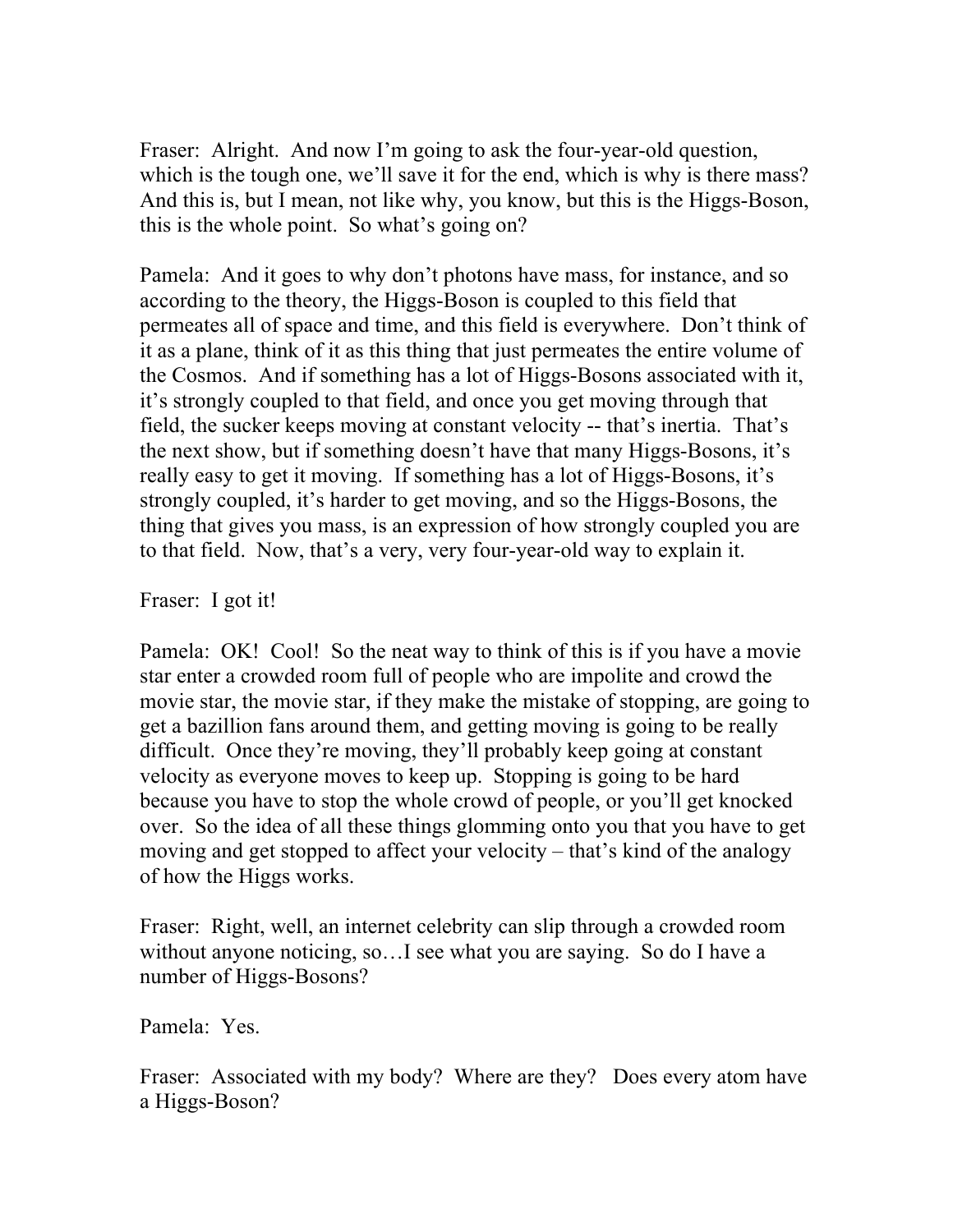Pamela: Every atom has many Higgs-Bosons.

Fraser: Has many Higgs-Bosons because we know that…

Pamela: Think about it – you have all these different particles that make up all your different atoms. And all of these things have mass, all of them are coupled in their own way to this scaler field that permeates everything, and so just like there's little photons flying back and forth between your refrigerator magnet and your refrigerator expressing the electromagnetic force, adhering your refrigerator magnet to the refrigerator, there are Higgs-Bosons flying around adhering you to the scaler field of the Universe.

Fraser: Whoooa!

Pamela: Yeah, kinda "meta."

Fraser: That's really cool. So is there anything then that could overturn at this point this discovery do you think?

Pamela: Well, if it turns out that the internet rumors are wrong, and they didn't find the Higgs-Boson at 125 electron volts of energy, that clearly…

Fraser: But I think we had talked a few months ago, that we were already at 99% certainty that the Higgs-Boson has been discovered. Now, they're at 99.999, which is the level of precision that physicists like to be, but they're already super-sure, so...

Pamela: The one thing that I personally get bothered by is gravity is supposed to have its own Boson attached to it called the graviton, but the graviton doesn't have a mass, so it's not detectable, and any time you have something that you can't prove in a laboratory, it bothers me because you have to make a belief choice, and so there's this belief choice involved in the graviton and expressing the Boson for gravity, so that's a personal bother that I wish they could experimentally say the graviton is there, but now that we can say the Higgs is there, it's much easier to believe that the graviton is there. If the Higgs wasn't there, I was going to have a lot of problems grasping on to the graviton.